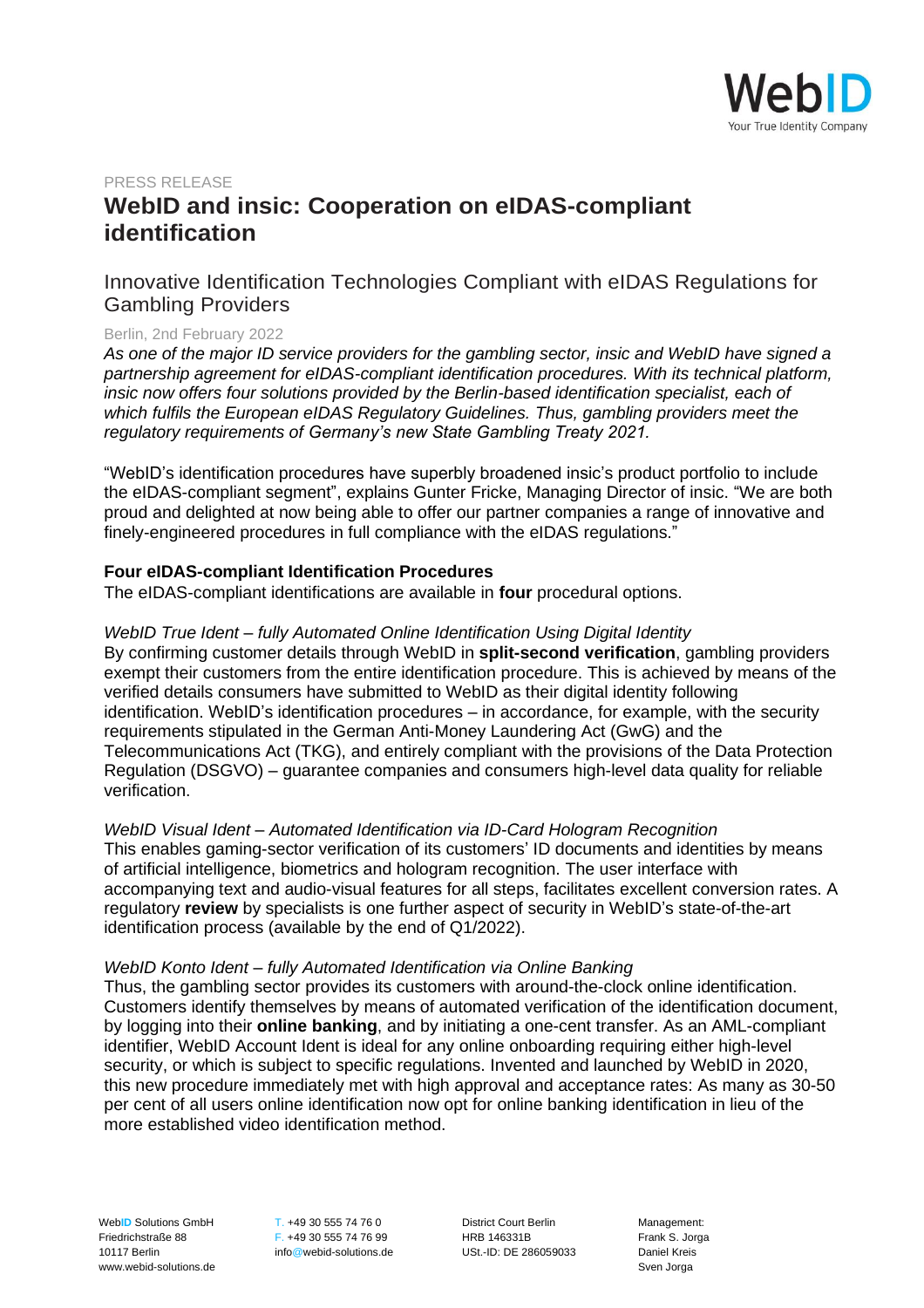

# *WebID Video Ident – Online-identification via Video-call*

For gambling providers, this facilitates customer identification by way of a very straightforward and legally secure procedure: All customers require is an Internet-enabled device (smartphone, tablet, computer) equipped with a camera. A trained expert at the WebID high-security centre verifies the ID-card and the identity of the person during video-calls. The ultra-secure **video identification**, which not only fulfils eIDAS requirements but also those of the AMLA and the TCG, was invented and patented by WebID in 2012, before going live on 10 April 2014.

# **Many Years' Experience**

As pioneer in the field of online identification in full compliance with the Anti-Money Laundering Act, WebID is able to draw on extensive experience in identification at the highest security levels. This well-established company, furthermore, has been providing solutions for eIDAS-compliant certification since 2016. The user-friendly features of such solutions, has transformed the field of electronic signatures from that of a specialized topic geared exclusively to professionals, to one suited to mass application.

Founder and co-CEO of WebID, Frank S. Jorga, underlines two advantages: "In opting for eIDAS-compliant identification procedures, gambling providers fulfil compliance requirements at the highest level. Moreover, the expansion of identification options has one further, practical value: the greater the number of available procedures, the more likely will prospective customers find that one procedure best tailored to his specific requirements, and thus become a customer."

# **Straightforward Technical Connection via an Interface**

The four eIDAS-compliant identification procedures are available as of now via the insic connection. WebID's additional solutions – from fully automated online identification by means of artificial intelligence and biometrics to qualified electronic signatures (QES) – are now all accessible on the WebID platform **GTTP** via an interface.

**Contact** Melanie Rinollo | Public Relations [melanie.rinollo@webid-solutions.de](mailto:melanie.rinollo@webid-solutions.de) +49 151 42221651

# **insic GmbH**

insic is a major ID service provider subject to German regulatory auditing. It provides a range of procedures for the positive identification of natural persons, for the protection of minors in accordance with legal age verification, as well as for the detection and prevention of gambling addiction and money laundering. Insic's legally watertight process design for the gambling industry distinguishes itself both by its high number of verification procedures and its peerless process management.

# **WebID Solutions GmbH**

WebID is the pioneer of online identification in compliance with the German Money Laundering Law. With its invention of video identification in 2012, the company created a completely new market segment. To this day, WebID sets the standard for innovative identification methods, as seen last 2020 with the invention of a fully automated identification via online banking in compliance with the German Money Laundering law.

www.webid-solutions.de Sven Jorga and Sven Jorga and Sven Jorga and Sven Jorga and Sven Jorga and Sven Jorga and Sven Jorga and Sven Jorga and Sven Jorga and Sven Jorga and Sven Jorga and Sven Jorga and Sven Jorga and Sven

Web**ID** Solutions GmbH T. +49 30 555 74 76 0 District Court Berlin Management: Friedrichstraße 88 F. +49 30 555 74 76 99 HRB 146331B Frank S. Jorga 10117 Berlin info@webid-solutions.de USt.-ID: DE 286059033 Daniel Kreis